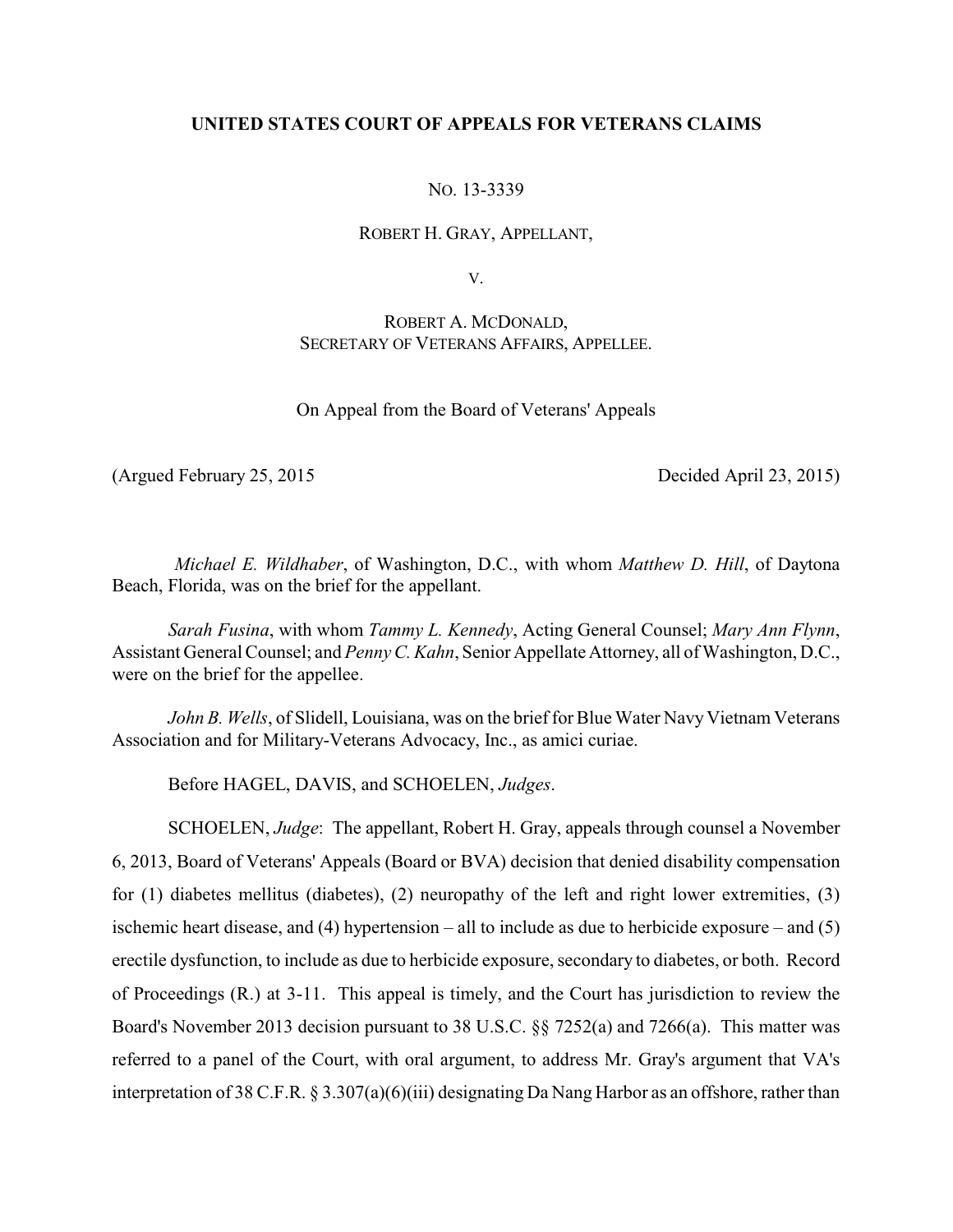inland, waterway is arbitrary and capricious. For the reasons discussed below, the Court holds that VA's interpretation is inconsistent with the purpose of the regulation and does not reflect the Agency's fair and considered judgment. Upon review of the parties' arguments, the Court will affirm in part and vacate in part the Board's November 6, 2013, decision.<sup>1</sup> The vacated matters will be remanded for proceedings consistent with this decision.

#### **I. BACKGROUND**

Mr. Gray served on active duty in the U.S. Navy from September 1971 to February 1975. R. at 547. He served aboard the U.S.S. *Roark* from March 1972 through September 1974. *Id.* The deck logs reflect that the U.S.S. *Roark* anchored in Da Nang Harbor multiple times in 1972. R. at 611-17. The deck logs also reflect that the ship operated "off the Cua Viet River mouth" and engaged the enemy in the vicinity of the Cua Viet River. R. at 617.

In June 2007, Mr. Gray applied for disability compensation for several conditions including "diabetes – type 2," bilateral neuropathy of the lower limbs, and "heart attack/heart damage." R. at 942. VA outpatient records reflect diagnoses for all three conditions. R. at 678, 763. Recognizing that Mr. Gray's diabetes claim may be affected by the then-pending action in *Haas v. Peake*, 525 F.3d 1168 (Fed. Cir. 2008), *cert. denied*, 129 S. Ct. 102 (Jan. 21, 2009), the regional office (RO) deferred that claim until *Haas* was resolved.<sup>2</sup> R. at 780-82. A May 2008 rating decision

 $<sup>1</sup>$  The November 2013 Board decision denied five claims. Mr. Gray does not distinguish</sup> between his claims, thus they are all on appeal. The Court notes that the Board denied the hypertension claim because it found that even if Mr. Gray were entitled to the presumption of herbicide exposure, this claim would fail because hypertension is not on the list of diseases qualifying for presumptive service connection based on exposure. R. at 20. Mr. Gray does not challenge this determination. Accordingly, the Court will affirm that portion of the Board's decision denying the hypertension claim. *See Soyini v. Derwinski*, 1 Vet.App. 540, 546 (1991) (declining to remand when there is no benefit flowing to the veteran).

After this Court's decision in *Haas v. Nicholson*, 20 Vet.App. 257 (2006), VA requested, <sup>2</sup> and the Court granted, leave to stay cases related to *Haas* pending the appeal to the U.S. Court of Appeals for the Federal Circuit. *Ribaudo v. Nicholson*, 21 Vet.App. 137 (2007) (en banc order). *Compare Ribaudo v. Nicholson*, 20 Vet.App. 552, 561 (2007) (en banc) (holding that the Secretary may stay cases pending an appeal of a Court opinion to the Federal Circuit with leave of this Court), *with Tobler v. Derwinski*, 2 Vet.App. 8, 14 (1991) (holding that VA is bound by decisions of this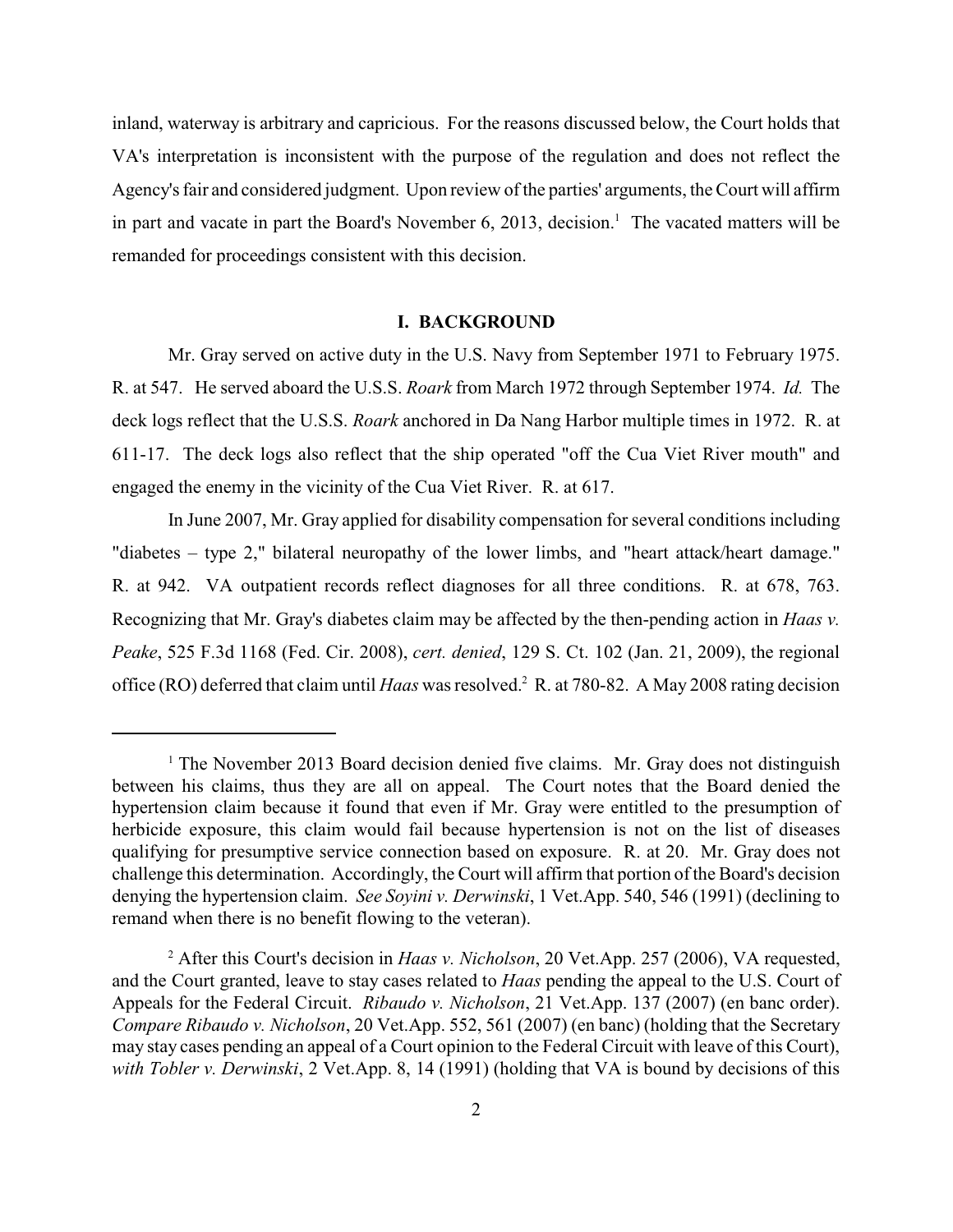denied Mr. Gray's neuropathy and heart disability claims. R. at 618-27. That same month, the U.S. Court of Appeals for the Federal Circuit (Federal Circuit) issued a decision in *Haas*. 3

In August 2008, Mr. Gray submitted an additional claim for "sexual dysfunction due to Type 2 diabetes." R. at 609. In October 2008, the appellant submitted a Notice of Disagreement as to the May 2008 rating decision. R. at 596-97. A February 2009 rating decision denied service connection for diabetes and for erectile dysfunction (ED). R. at 410-17. The RO noted that presumptive service connection for diabetes based on herbicide exposure was not warranted because the evidence did not show that Mr. Gray served "on the ground" in Vietnam. R. at 416.

Mr. Gray perfected his appeal of the neuropathy and heart disease claims in July 2009 and the diabetes and ED claims in September 2009. R. at 336-37, 377-78. In January 2010, Mr. Gray sought to reopen a claim for ischemic heart disease and submitted supporting documents including Internet articles discussing VA's effort to compile a list of "Blue Water Navy ships," an excerpt from "Veterans and Agent Orange: Update 2008," and a copy of a November 2009 Board decision from another veteran's appeal. R. at 302, 308-10, 312-20. The November 2009 Board decision stated that

in the instant case, the [v]eteran's service was conducted on a ship that frequently anchored in a harbor within the territorial borders of Vietnam. The evidence of record clearly shows that Da Nang Harbor is well sheltered and surrounded on three sides by the shoreline of Vietnam. The harbor is nearly totally surrounded by land and . . . the entire harbor is located within the territorial boundaries of Vietnam. As such, given the location of the harbor as being surrounded by the land on three sides, and the evidence that the harbor is within the territory of Vietnam, and resolving all doubt in the [v]eteran's favor, the Board finds that Da Nang Harbor is an inland waterway for purposes of the regulation.

R. at 320. The Board granted presumptive service connection for the veteran in that case stating that there was "credible evidence that the [v]eteran *set foot* on land in Vietnam during the Vietnam Era, and he now has diabetes mellitus." *Id.* (emphasis added).

Court, unless or until that decision is overturned by this Court en banc, the U.S. Court of Appeals for the Federal Circuit, or the U.S. Supreme Court).

<sup>&</sup>lt;sup>3</sup> The Federal Circuit affirmed VA's interpretation of  $\S 3.307$  requiring "the servicemember's presence at some point on the landmass or the inland waters of Vietnam." *Haas v. Peake*, 525 F.3d. at 1193.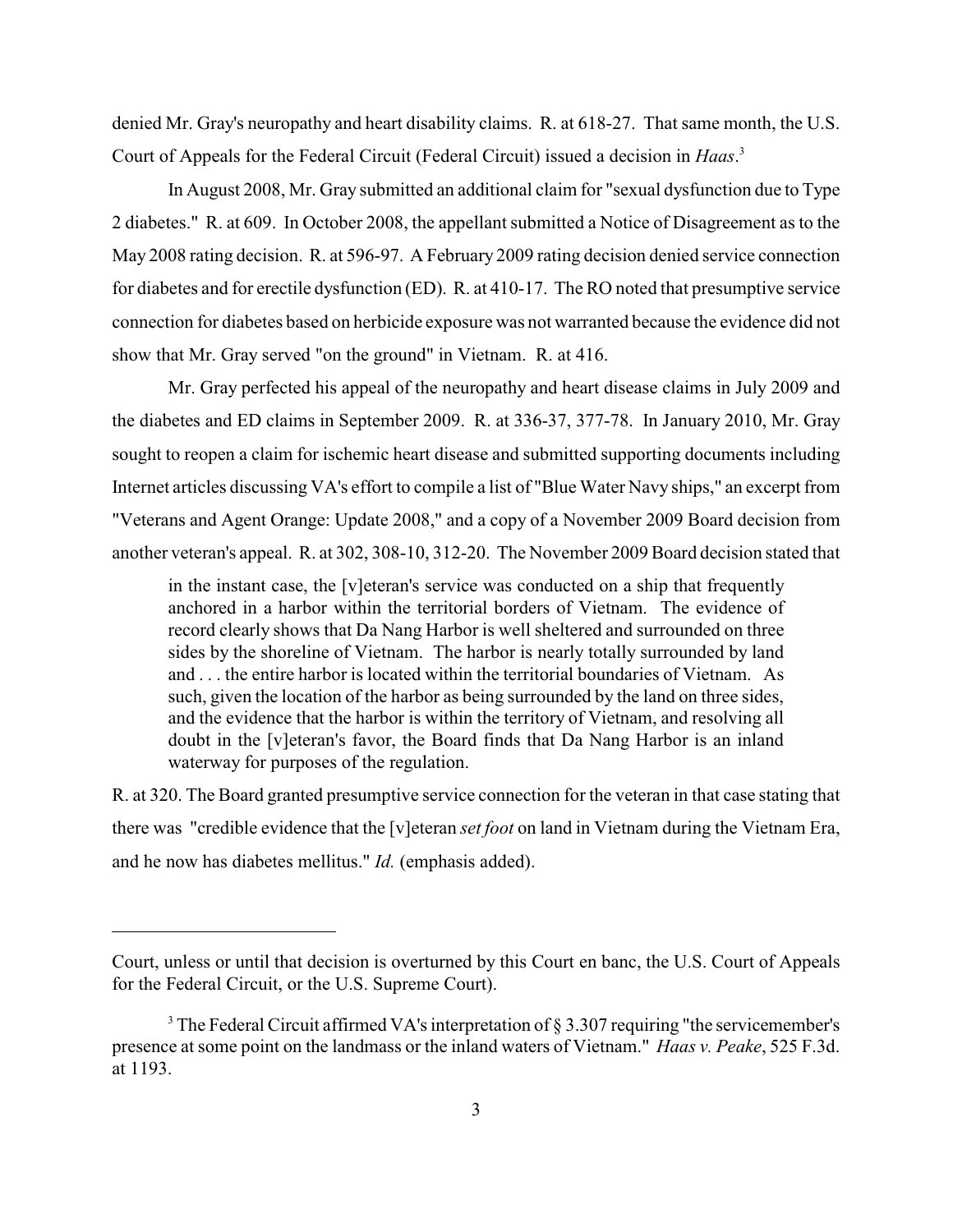In a June 2010 diabetes compensation and pension  $(C\&P)$  examination, the examiner noted Mr. Gray's service on the U.S.S. *Roark* and his statement "that he was never on land." R. at 264. The examiner found that Mr. Gray's ED and peripheral neuropathy were "as likely as not" secondary to his diabetes. R. at 267. An August 2010 Supplemental Statement of the Case (SSOC) denied the claims for diabetes, ED, peripheral neuropathy, and heart attack and heart damage. R. at 257-63.

Regarding Mr. Gray's ischemic heart disease claim, in April 2011, the RO issued a formal finding of a lack of information for corroborating exposure to Agent Orange, noting that a March 2011 response from the Joint Services Records Research Center did not reflect that the ship transited inland waters or docked or that personnel set foot in Vietnam. R. at 202-03. In May 2011, the RO denied disability compensation for the heart attack and heart damage claim, also claimed as ischemic heart disease, for purposes of entitlement to retroactive benefits as a result of exposure to herbicides. R. at 193-201.

In January 2012, Mr. Gray, through counsel, submitted additional argument asserting that although the Federal Circuit upheld VA's interpretation of 38 C.F.R. § 3.307(a)(6)(iii) requiring actual presence on the landmass or inland waters of Vietnam, "[t]he issue is whether service aboard [the U.S.S. *Roark*] while it is anchored in [Da Nang Harbor] in Vietnam constitutes service in the inland waters of Vietnam." R. at 153. A July 2012 SSOC denied all Mr. Gray's pending claims. R. at 124-29.

In the November 2013 decision on appeal, the Board rejected Mr. Gray's argument that Da Nang Harbor is an inland waterway of Vietnam because it contradicted "VA's official position on this matter." *Id.* For support, the Board cited a December 2008 VA *Compensation & Pension Service Bulletin* (December 2008 C&P Bulletin) that "specifically stated that Da Nang Harbor and all other harbors along the Vietnam coastline" were considered blue water and not brown water. ${}^4R$ , at 17. The Board also relied on a September 2010 Veterans Benefit Administration Training Letter (Training Letter 10-06) for the same point. *Id.* The Board then stated that "[t]he rationale for concluding Da

<sup>&</sup>lt;sup>4</sup> VA distinguishes the "brown water" Navy-smaller vessels that "operated on the muddy, brown-colored inland waterways of Vietnam" from the "blue water" Navy-larger "gun line ships and aircraft carriers . . . operat[ing] on the blue-colored waters of the open ocean." Veterans Benefits Administration Compensation and Pension Training Letter 10-06, at 3 (Sept. 9, 2010).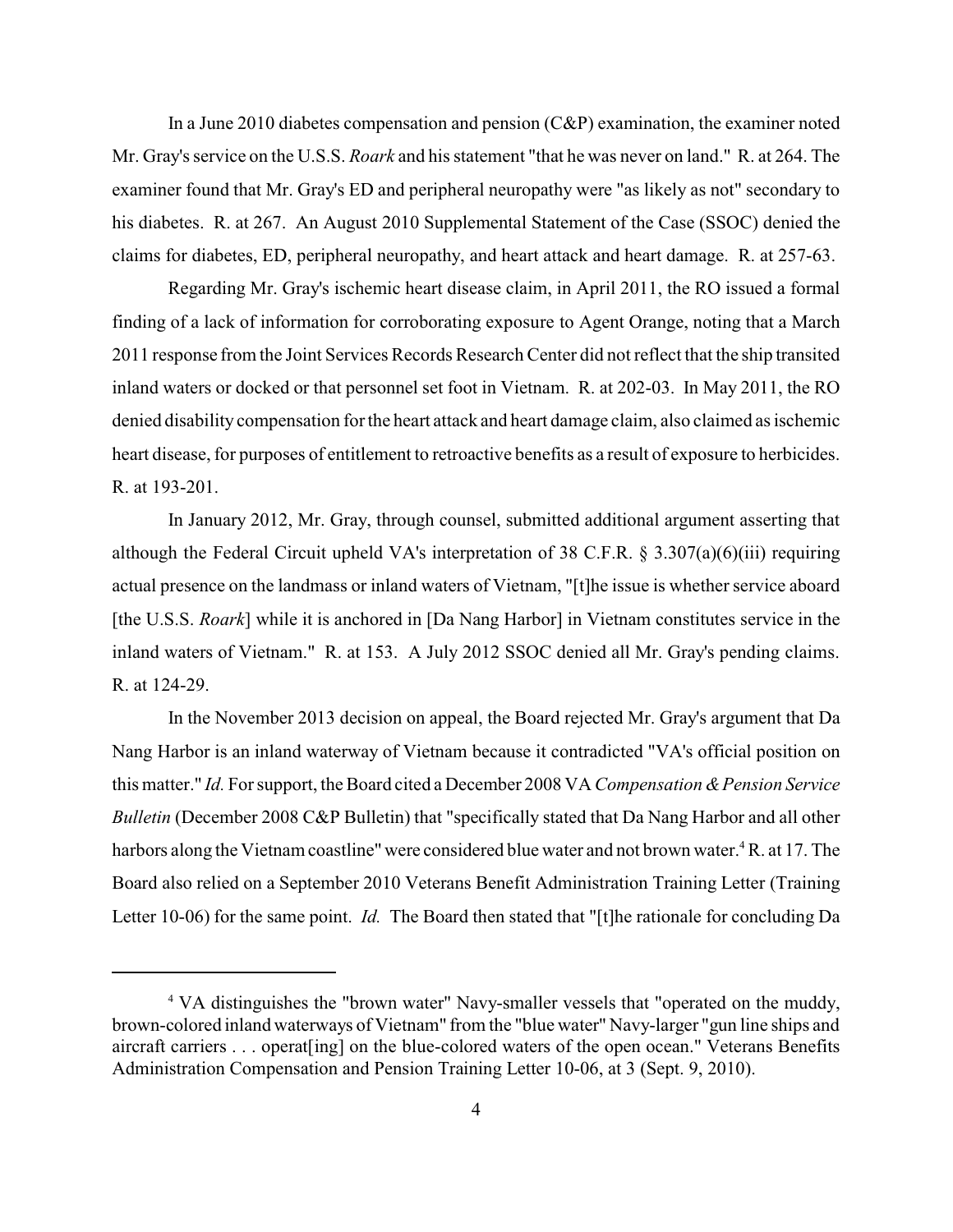Nang Harbor was an open waterway, as opposed to inland waters of Vietnam, is discussed in the December 2008 C&P Bulletin, Training Letter 10-06, and [*VA Adjudication Procedures Manual Rewrite* (M21-1MR)] provisions. For the sake of brevity, this rationale will not be reiterated in this decision." *Id.*

The Board also rejected Mr. Gray's argument that denying him the presumption of herbicide exposure when the November 2009 Board decision had granted it to a different veteran violated the Equal Protection Clause. R. at 18-19. The Board emphasized that under 38 C.F.R. § 20.1303, the November 2009 Board decision did not have precedential value in Mr. Gray's case. R. at 18. The Board noted that it did not have the specific facts of the other case before it, and even if the facts were before it, the Board could not ignore VA's stated policy that excludes Da Nang Harbor from inland waters of Vietnam. *Id.* Finding that the evidence did not indicate that Mr. Gray had incountry service or documented visitation in the Republic of Vietnam, the Board concluded that he was not entitled to a grant of service connection on a presumptive basis. R. at 20. This appeal followed.

## **II. THE PARTIES' ARGUMENTS**

Mr. Gray argues that the Board made three errors. First, he asserts, the Board's finding that anchoring in Da Nang Harbor does not constitute service on the inland waters of the Republic of Vietnam is arbitrary and capricious. Appellant's Brief (Br.) at 12-13. Mr. Gray asserts that there is no legal authority or rationale supporting VA's bare policy statement that Da Nang Harbor is "blue water." *Id.* at 13-14. Mr. Gray notes that the only justification for classifying Da Nang Harbor as blue water is an opinion that "'Da Nang Harbor is easy to enter due to being open to the sea.'" *Id.*; Appendix at 47.

Mr. Gray urges the Court to adopt an alternative definition for "inland waters" espoused in the United Nations Convention on the Territorial Sea and the Contiguous Zone (Convention), Apr. 29, 1958, 15 U.S.T. 1606, T.I.A.S. No. 5639 (entered into force for the United States June 10, 1964) and applied by the U.S. Supreme Court in *United States v. Louisiana*, 394 U.S. 11, 22-23 (1968) (applying the treaty definition to a Submerged Lands Act issue). He asserts that under this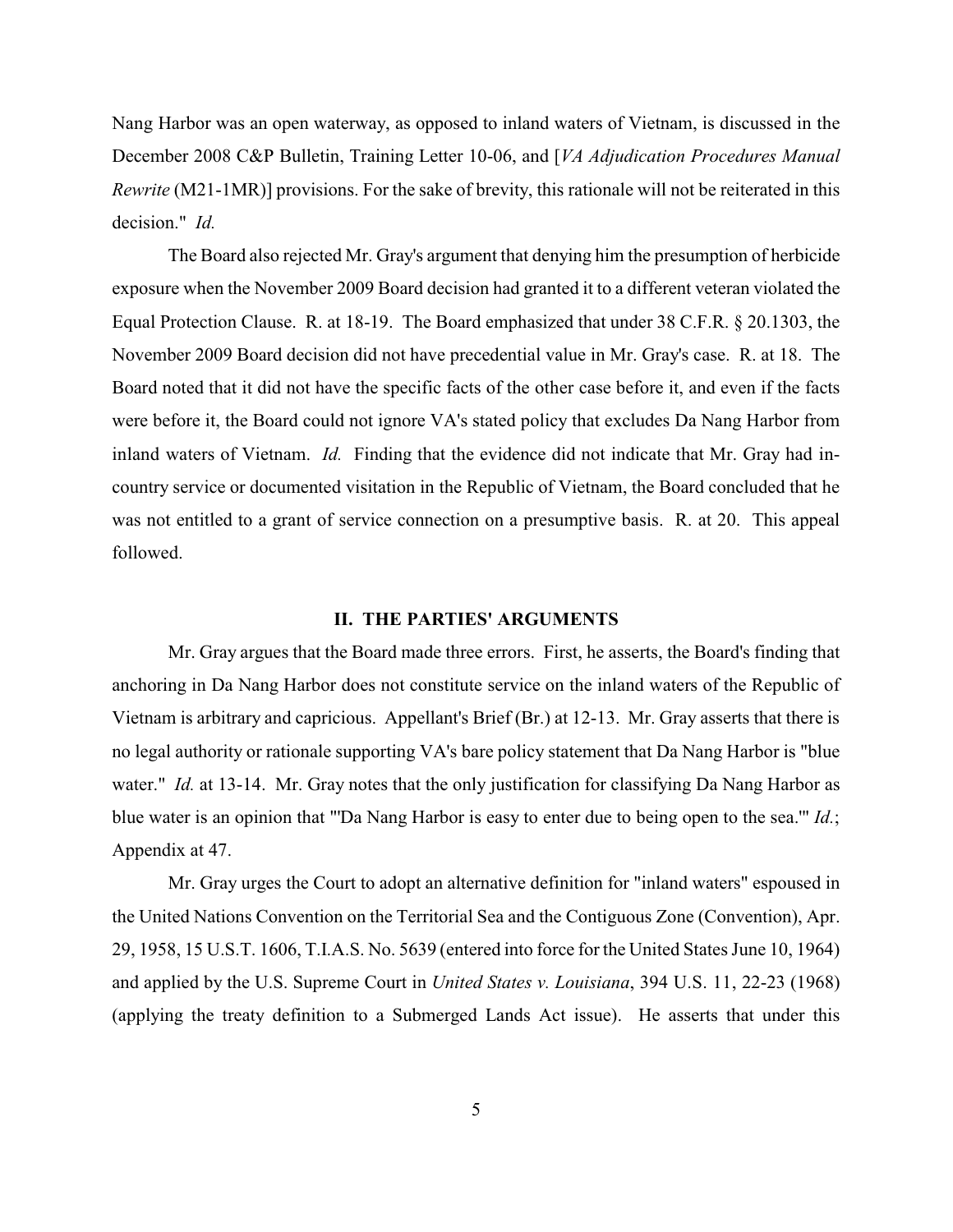alternative definition, Da Nang Harbor would be classified as an inland waterway, and he would be entitled to the presumption of herbicide exposure. Appellant's Br. at 16.

Alternatively, Mr. Gray argues that the Board committed a second error by violating the Equal Protection Clause of the Fifth Amendment of the U.S. Constitution because a November 2009 Board decision had applied the presumption to a similarly situated veteran. *Id.* at 18-19. He asserts that the Board improperly rejected his argument "out of hand" and ignored the Board's policy to "'strive for consistency.'" *Id.* at 19. Finally, Mr. Gray contends that, should the Court uphold VA's classification of Da Nang Harbor as blue water, remand is still appropriate because the Board provided inadequate reasons or bases for its decision. *Id.* at 23-24.

The Secretary argues that the Court should affirm the Board decision because Mr. Gray's arguments for reversal were considered and rejected by the Federal Circuit in *Haas v. Peake*. Secretary's Br. at 10. The Secretary asserts that in *Haas*, the Federal Circuit deferred to VA's interpretation of "service in the Republic of Vietnam" as including service on inland waterways and excluding service only in the blue water Navy from presumptive herbicide exposure. *Id*. at 11. The Secretary further maintains that the VA's *Adjudication Procedures Manual Rewrite* (M21-1MR) clearly states that anchoring in Da Nang Harbor does not constitute inland waterway service. *Id*. at 12. He argues that it is "manifestly clear that VA does not view offshore service in Da Nang Harbor" as brown water service and its interpretation is entitled to substantial deference. *Id.* at 14-20. The Secretary contends that Mr. Gray's reliance on *United States v. Louisiana* is misplaced because in *Louisiana*, the Supreme Court was interpreting only the Submerged Lands Act and chose to apply the Convention definition in that specific context, and therefore, the language of the Convention as applied in *Louisiana* is not binding on VA or this Court. *Id.* at 13.

As to Mr. Gray's remaining arguments, the Secretary argues that his Equal Protection argument must fail. First, under the rational basis test, he asserts that the Federal Circuit in *Haas* has already found that VA has a rational basis for its interpretation of 38 C.F.R. § 3.307(a)(6)(iii). Secretary's Br. at 21. Second, the Secretary maintains that Mr. Gray ignores that this Court has previously declined to consider other veterans'Board decisions. *Id.* at 23. The Secretary asserts that the November 2009 Board decision may not serve as a basis for an Equal Protection challenge and that Mr. Gray has not demonstrated that VA lacks a rational basis for its interpretation of inland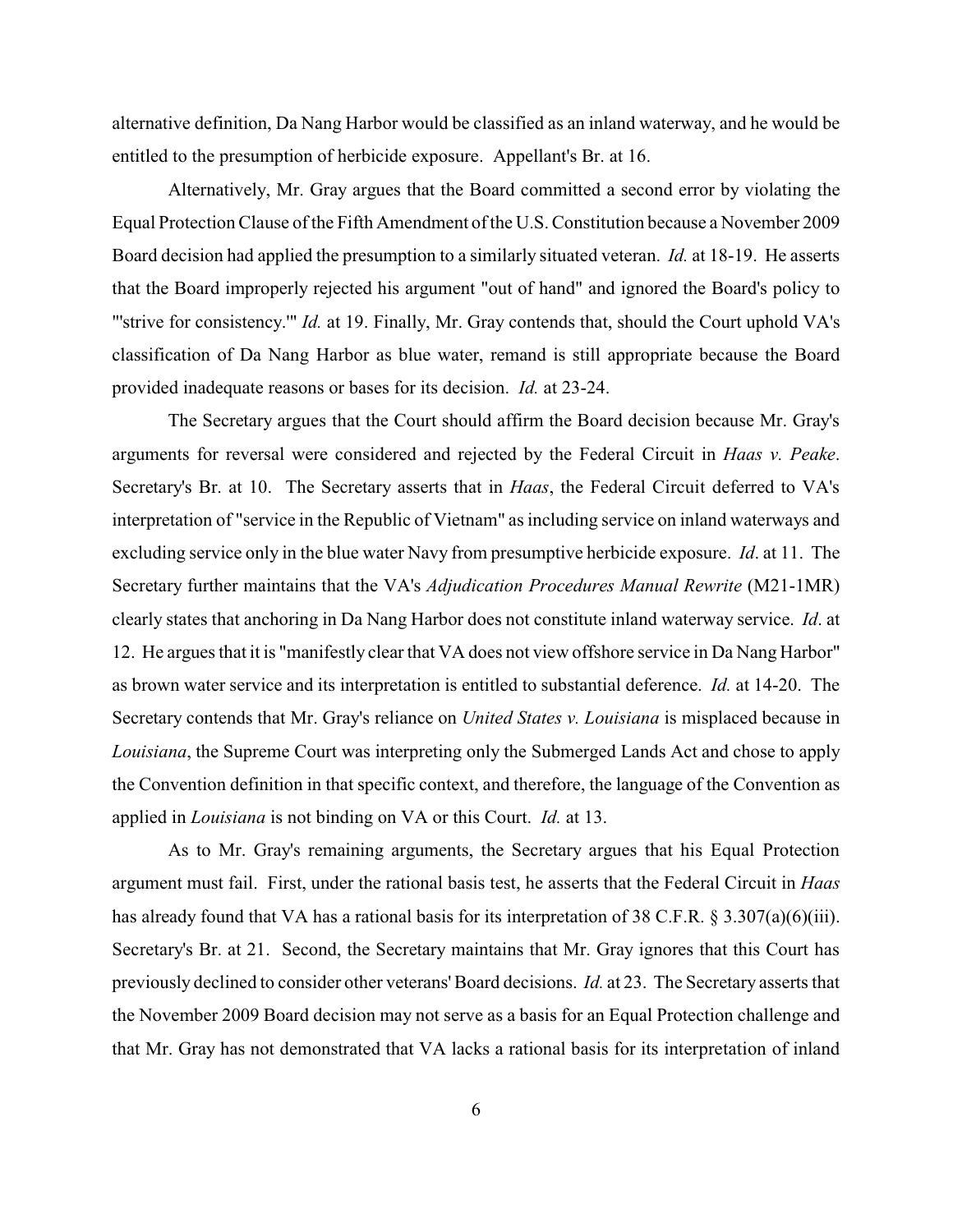waterways as excluding Da Nang Harbor. *Id.* at 25-26. Finally, the Secretary argues that the Board provided adequate reasons and bases for its decision. *Id.* at 26-27.

In the interest of narrowing the issues, the Court takes note of the following concessions made at oral argument. First, Mr. Gray concedes that the U.S.S. *Roark*'s mooring to the U.S.S. *Samuel Gompers* while it was docked to a pier in Da Nang Harbor is irrelevant: he bases his argument solely on his ship's presence within the harbor itself. Oral Argument (Arg.) at 02:45 (Feb. 25, 2015). Second, Mr. Gray concedes that he never physically set foot on land in the Republic of Vietnam. *Id*. Finally, with the exception of hypertension, Mr. Gray's claimed disabilities are on the list of diseases entitled to presumptive service connection as a result of herbicide exposure. Therefore, as both parties agreed at oral argument, if the Court were to find that Da Nang Harbor is an inland waterway, Mr. Gray would prevail on his claims for disability compensation. Oral Arg. at 49:25.

#### **III. ANALYSIS**

#### A. Overarching Legal Framework: *Haas v. Peake*

Under 38 C.F.R. § 1116(a) a veteran who "served in the Republic of Vietnam" between January 6, 1962, and May7, 1975, is presumed service connected for certain conditions likely caused by exposure to Agent Orange, including type II diabetes mellitus, even if he cannot prove he was ever actually exposed to qualifying herbicide. 38 U.S.C. § 1116(a). "'Service in the Republic of Vietnam' includes service in the waters offshore and service in other locations if the conditions of service involved duty or visitation in the Republic of Vietnam." 38 C.F.R. § 3.307(a)(6)(iii) (2014).

In reviewing "an agency's construction of the statute which it administers," a court must apply the doctrine set forth in *Chevron U.S.A., Inc. v. Natural Resources Defense Council, Inc.*, and determine whether the statute speaks to the precise issue or is ambiguous.  $467$  U.S. 837, 842 (1984). If the statute is silent or ambiguous with respect to the specific issue, the question becomes whether the agency's interpretation is based on a permissible construction of the statute. *Id.* at 843. The agency's interpretation will not be set aside unless it is "arbitrary, capricious, an abuse of discretion or otherwise not in accordance with law." 38 U.S.C. § 7261(a)(3)(A); *Breniser v. Shinseki*, 25 Vet.App. 64, 72 (2011).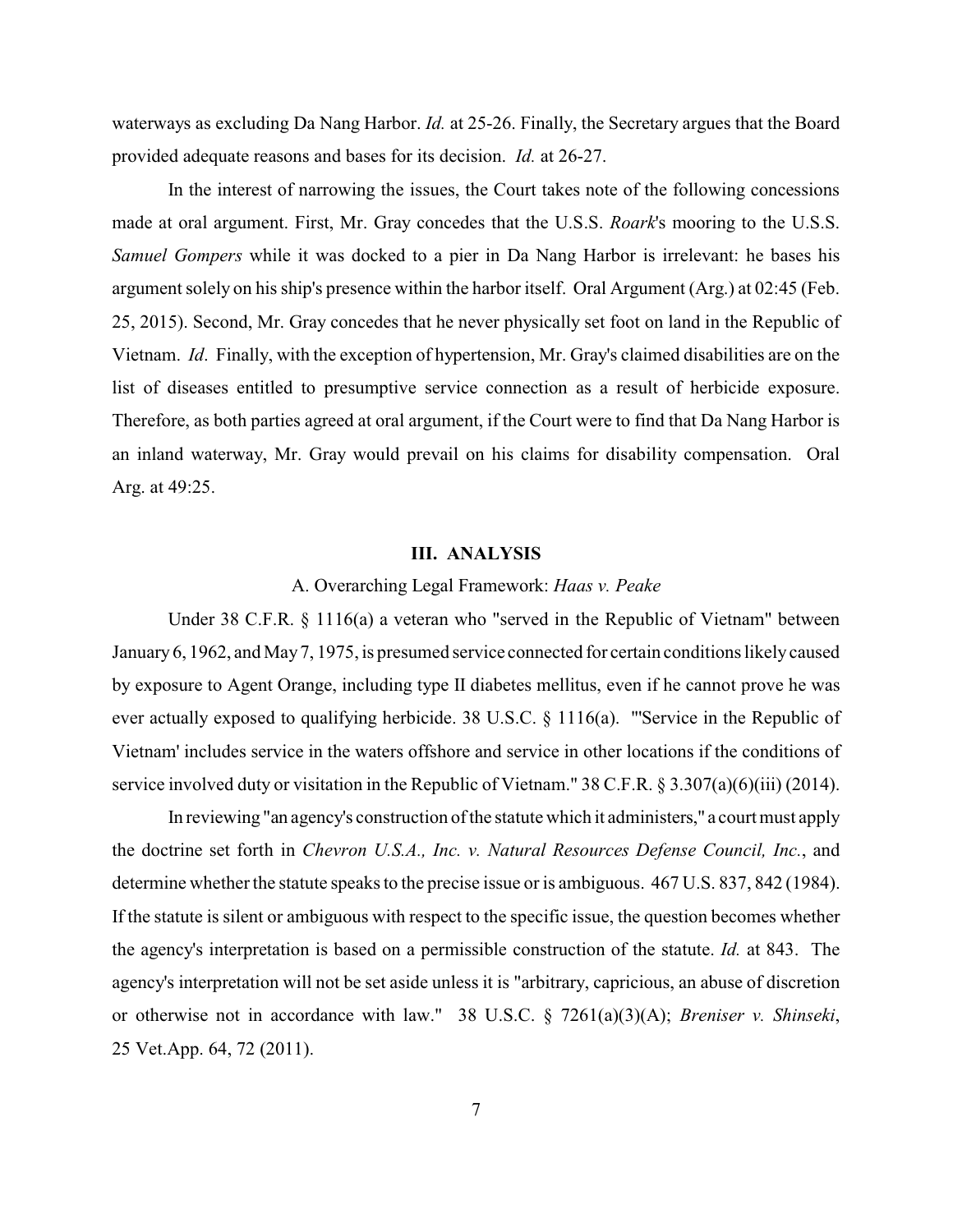Here the Court is not working with a blank canvas: the Federal Circuit engaged in a thorough and extensive application of the *Chevron* doctrine in *Haas v. Peake*, *supra*. Reviewing the language and legislative history of 38 U.S.C. § 1116(a), the Federal Circuit found that the statutory phrase "served in the Republic of Vietnam" was ambiguous as applied to veterans who served offshore in ocean-going vessels. R. at 1183-84. The Federal Circuit then determined that the implementing regulation, 38 C.F.R. § 3.307(a)(6)(iii), reasonably interpreted the statute to "require some presence in Vietnam, even if the veteran's service largely occurred elsewhere."<sup>5</sup> *Id.* at 1186. However, the Federal Circuit also concluded that the phrases "duty or visitation in the Republic of Vietnam" and "waters offshore" were "sufficiently ambiguous" to require a review of VA's interpretation of its own regulation. *Id.*

In *Haas v. Peake*, VA argued that it reasonably interpreted its regulation to limit the presumption of exposure to veterans who served on or visited the Vietnamese landmass or its inland waterways and excluded veterans – such as Mr. Haas – who served exclusively offshore in oceangoing ships.<sup>6</sup> *Id.* at 1182-83. In *Haas*, VA noted that it drew this line because "Agent Orange was sprayed only on land, and therefore, the best proxy for exposure is whether a veteran was present within the land borders of the Republic of Vietnam." *Id.* at 1192. The Federal Circuit found this explanation reasonable and concluded that absent evidence that VA's line was irrational, it would not impose a different line. *Id.* at 1192-93.

Essentially, *Haas v. Peake* laid the foundation for the blue-versus-brown-water distinction. The Federal Circuit recognized that "[t]he entire predicate for the Agent Orange Act and its regulations was exposure to herbicides in general and Agent Orange in particular." *Id.* at 1185. Thus, VA's interpretation of § 3.307(a)(6)(iii) – "as excluding service members who never set foot

<sup>&</sup>lt;sup>5</sup> Although Mr. Gray asserted that 38 C.F.R. § 3.307(a)(6)(iii) merely parrotted the statute and was therefore not entitled to deference, in *Haas v. Peake*, the Federal Circuit observed that the VA's regulation "elaborate[d] on the statutory phrase 'served in the republic of Vietnam' by construing it to include service offshore and service in other locations as long as the service 'involved duty or visitation in the Republic of Vietnam."' 525 F.3d at 1187. The Federal Circuit clearly stated that this language "qualifies as interpretation rather than reiteration." *Id.*

<sup>&</sup>lt;sup>6</sup> Mr. Haas never entered a harbor or port because his ship carried explosive materials. *Haas v. Peake*, 525 F. 3d at 1173. Thus, he served exclusively on the open ocean. *Id.*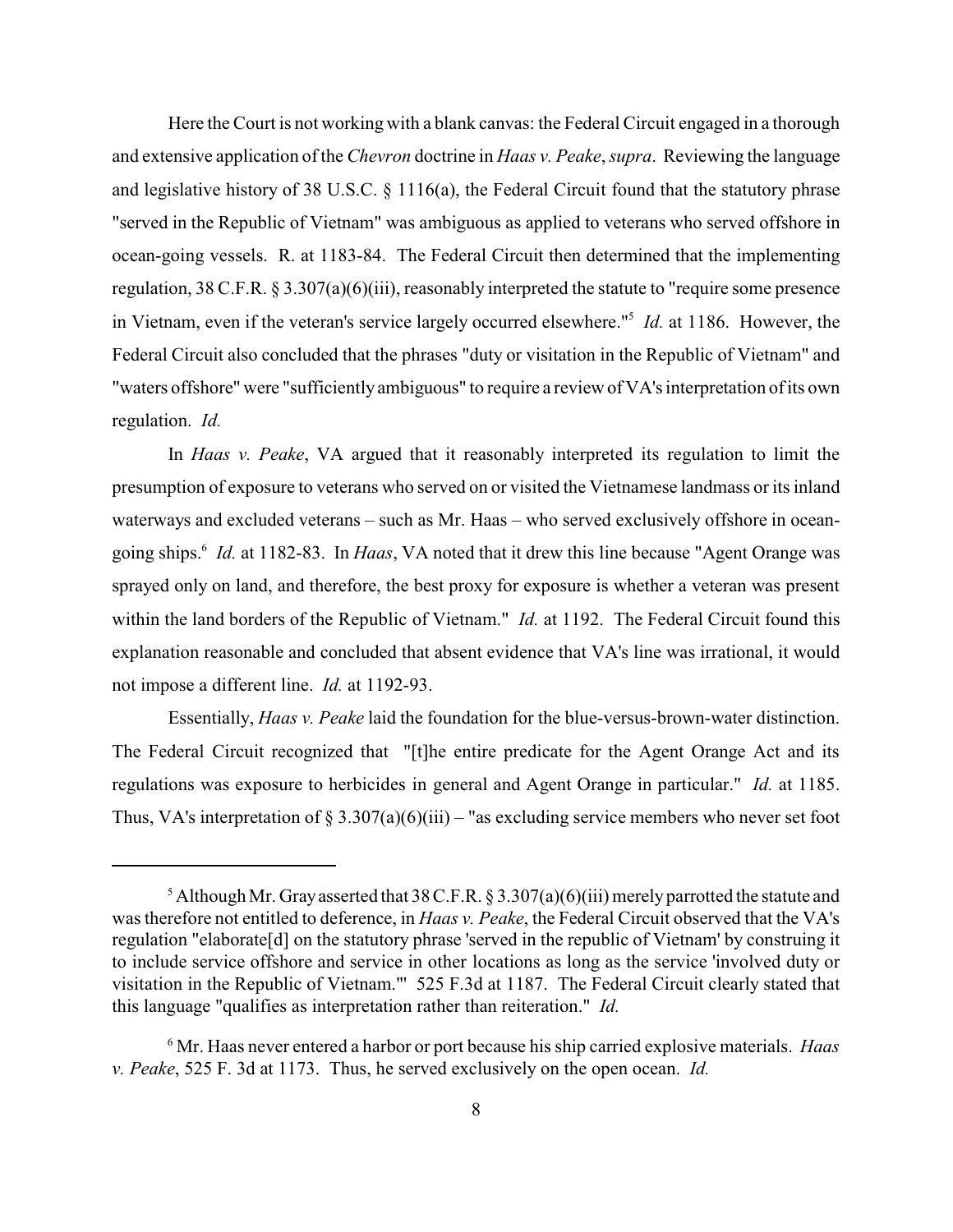within the land borders of Vietnam" because there was a low probability that offshore veterans, such as Mr. Haas, were exposed to herbicides – was not unreasonable, "'plainly erroneous, or inconsistent with the regulation.'" *Id.* at 1193 (quoting *Bowles v. Seminole Rock & Sand Co.*, 325 U.S. 410, 414 (1945)). The Court will *not* reexamine the validity of VA's interpretation limiting the presumption to brown water or inland waterways – *Haas* affirmed that it was reasonable for VA to distinguish between offshore and inland waterways.

Yet, contrary to the Secretary's brief, *Haas v. Peake* – which dealt with a veteran who only served miles off shore – did not decide the specific question before the Court. As noted above, *Haas v. Peake* made it clear that VA may draw a line between blue and brown water while leaving the specific line drawing to VA discretion. As the parties agreed at oral argument, this case asks the Court to examine how VA exercised that discretion and, more specifically, whether VA's definition of inland waterways – which does not include Da Nang Harbor – is entitled to deference: a question not addressed by *Haas v. Peake*.

B. Whether VA's interpretation is entitled to deference

An agency's interpretation of its own regulations is entitled to substantial deference by the Court. *See United States v. Cleveland Indians Baseball Co*., 532 U.S. 200 (2001); *Auer v. Robbins*, 519 U.S. 452, 461-62 (1997). This high degree of deference applies even when that interpretation is first advanced during litigation. *Reizenstein v. Shinseki*, 583 F.3d 1331, 1335 (Fed. Cir. 2009) (citing *Cathedral Candle Co. v. U.S. Int'l Trade Comm'n*, 400 F.3d 1352, 1364 (Fed. Cir. 2005)). Where, as here, the plain language is ambiguous, the Court must consider the reasonableness of the Secretary's regulatory interpretation. *Mason v. Shinseki*, 26 Vet.App. 1, 6 (2012). "[C]ourts should defer to an agency's interpretation of its own ambiguous regulation so long as that interpretation is not inconsistent with the language of the regulation or otherwise plainly erroneous and represents the agency's considered view on the matter." *Mulder v. Gibson*, 27 Vet.App. 10, 16 (2014) (citing *Smith v. Nicholson*, 451 F.3d 1344, 1349 (Fed. Cir. 2006) (citing *Auer v. Robbins*, 519 U.S. 452, 461-62 (1997))). In determining whether VA's interpretation of its regulation is "reasonable," the Court will consider, among other things, the "timing and consistency of the agency's interpretation," *Batterton v. Francis*, 432 U.S. 416, 425-26 n.9 (1977); the "thoroughness evident in its consideration, [and] the validity of its reasoning," *Skidmore v. Swift &Co.*, 323 U.S. 134, 140 (1944)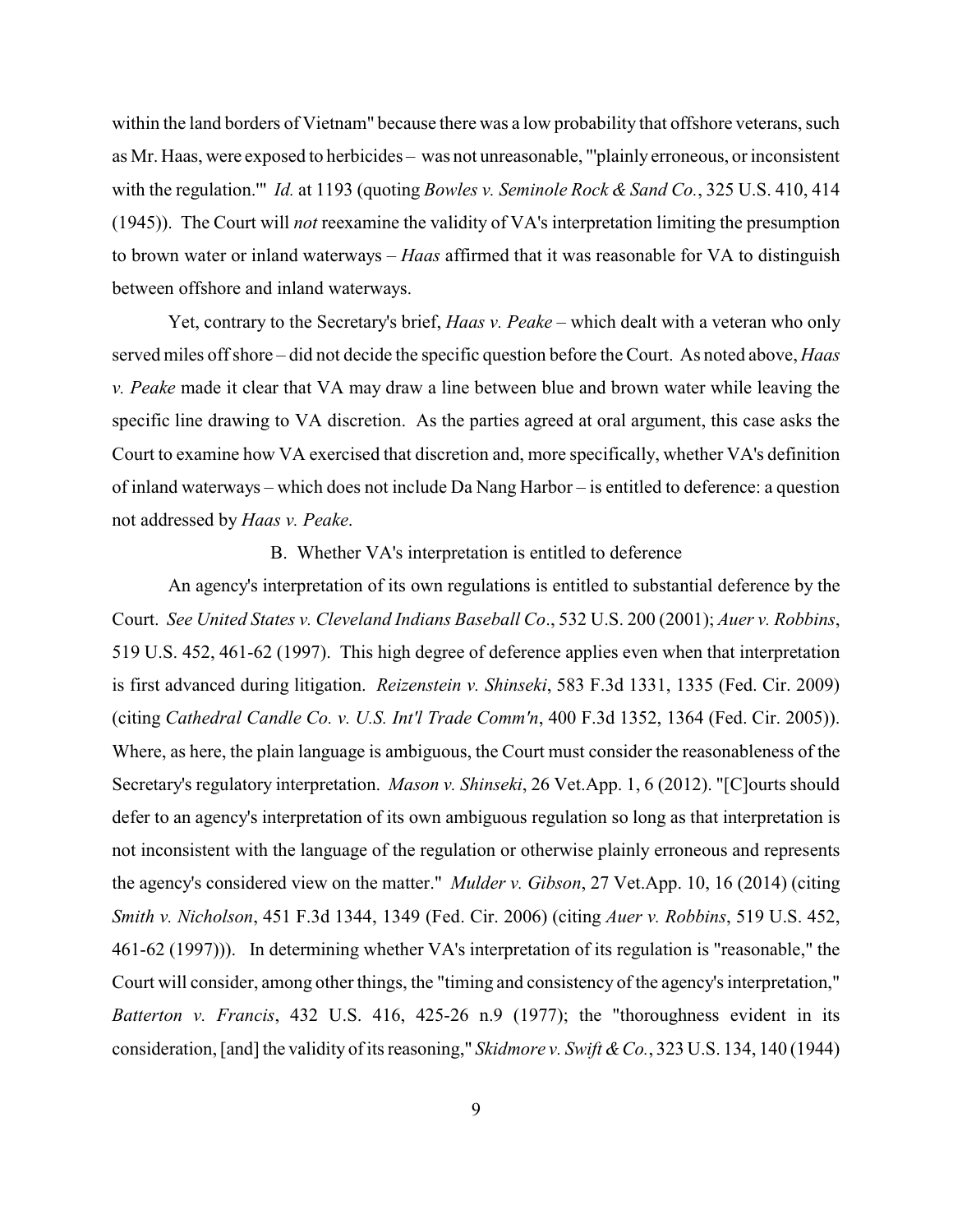("[R]ulings, interpretations, and opinions . . . while not controlling upon the courts by reason of their authority, do constitute a body of experience and informed judgment . . . properly resort[ed] [to] for guidance. The weight of such a judgment . . . will depend upon the thoroughness evident in its consideration, the validityof its reasoning, its consistencywith earlier and later pronouncements, and all those factors which give it power to persuade.").

## *1.The Secretary's Policy*

In the wake of *Haas v. Peake*, VA exercised its discretion to specifically delineate the scope of qualifying service "within the land borders of Vietnam." VA applies the presumption of herbicide exposure to service members that (1) set foot (however briefly) on land in Vietnam; (2) served on inland waterways; and (3) served on a ship with decklogs that reference "anchoring or entering the 'mouth' of" the Cua Viet River, Saigon River, Mekong River Delta, Ganh Rai Bay, and the Rung Sat Special Zone. M21-1MR, pt. IV, subpt. ii., ch. 1, sect. H; Training Letter 10-06. VA defines inland waterways as "rivers, estuaries, canals, and delta areas inside the country, but . . . not . . . open deepwater coastal ports and harbors where there is no evidence of herbicide use." Letter from the Director of VA C&P Service, February 2009; December 2008 C&P Service Bulletin; Training Letter 10-06 (explaining that open deep-water harbors are "are not similar to the rivers, canals, and estuaries that make up the inland waterway system"). VA's policy expressly excludes open deepwater harbors including Cam Ranh Bay, Vung Tau Harbor, and Da Nang Harbor. *Id.*; *see also* December 2008 C&P Service Bulletin. Mr. Gray argues that VA's policy is flawed and maintains that his service aboard the U.S.S. *Roark* constitutes service on an inland waterway. Appellant's Br. at 13-14.

As *Haas v. Peake* observed, the presumption did not apply to Mr. Haas's service miles offshore because spray flight paths did not cross the open ocean. 525 F.3d at 1192 (quoting 73 Fed. Reg. 20,566, 20,568 (Apr. 16, 2008)). *Haas* concluded that VA's distinction between inland and offshore waters based on spraying was reasonably related to the primary predicate of both 38 U.S.C. § 1116(a) and 38 C.F.R. § 3.307(a)(6)(iii): exposure. *Id.* at 1192-93. The Secretary asserts that defining inland waterways to exclude Da Nang Harbor is likewise premised on the probability of exposure based on where Agent Orange was actually sprayed. Oral Arg. at 46:00. However, as will be discussed below, although the Court recognizes VA's authority to distinguish between inland and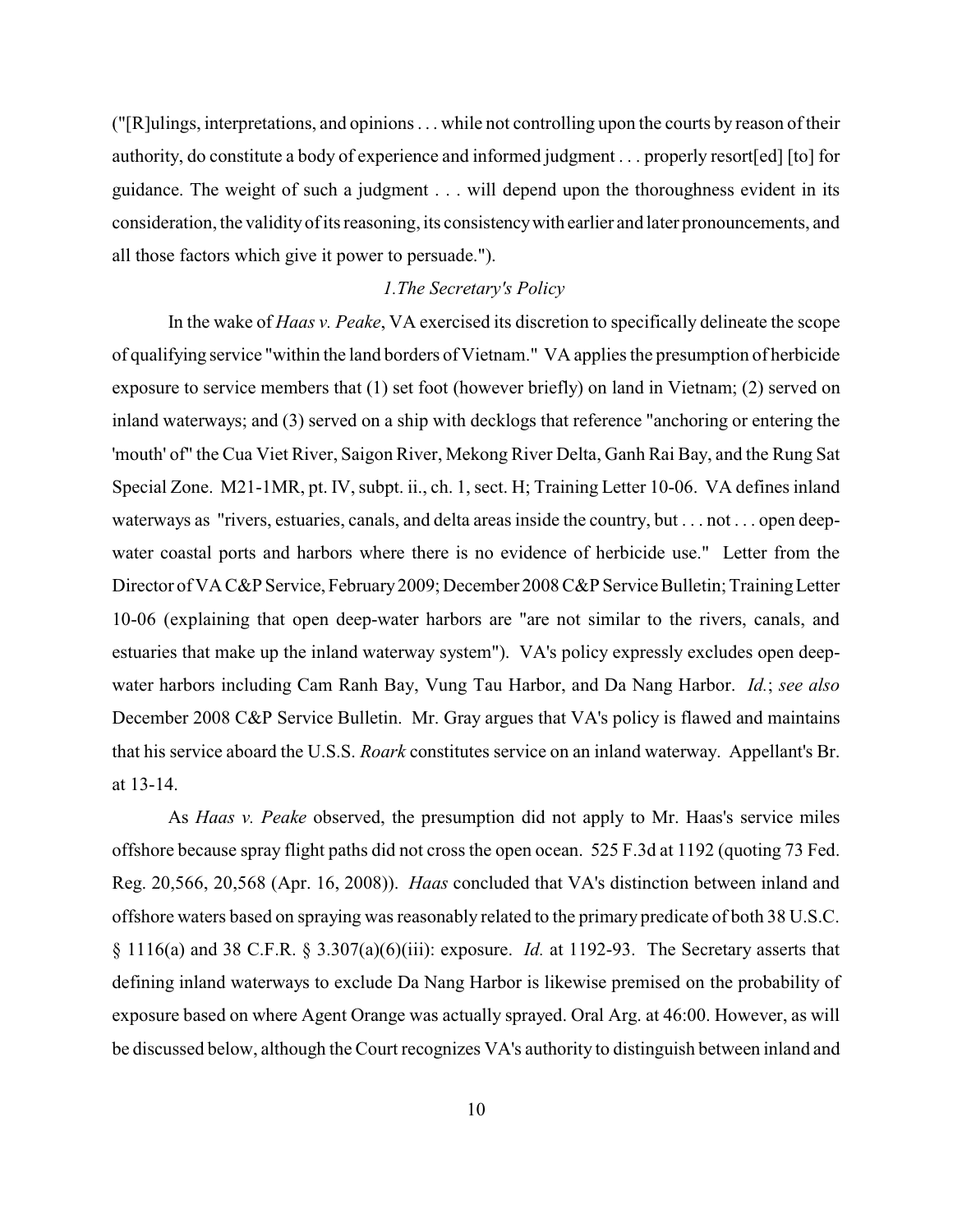offshore waterways, the Court finds that, with respect to Da Nang Harbor, the manner in which VA defines inland waterways is both inconsistent with the regulatory purpose and irrational. Therefore, the Court cannot find VA's definition reasonable or worthy of deference.

#### *2. VA's interpretation is inconsistent with the regulation.*

As the Board clearly stated in the decision on appeal, VA's policy designates Da Nang Harbor as blue water and, therefore, anchoring in the harbor is insufficient to establish entitlement to the presumption. R. at 16-17. The Secretary contends that, as in *Haas v. Peake*, VA's interpretation is entitled to deference because it reasonably interprets the regulation and has been consistently expressed in VA documents since at least 2008. However, unlike *Haas*, the rationale underlying the designation of Da Nang Harbor here is inconsistent with the identified purpose of the statute and regulation: providing compensation to veterans based on the likelihood of exposure to herbicides. *Haas*, 525 F.3d at 1183, 1185.

Although the Secretary asserts that the exclusion of Da Nang Harbor from inland waterway designation was explained in statements in the Federal Register, these documents do not reveal any insights specifically pertaining to the likelihood of exposure in Da Nang Harbor. Oral Arg. at 58:00. They all reiterate VA's basic premise that herbicides were sprayed on land and not in the open waters "off the shore of Vietnam." Monetary Allowance Under 38 U.S.C. § 1805 for a Child Suffering From Spina Bifida Who is a Child of a Vietnam Veteran, 62 Fed. Reg. 51,274 (Sept. 30, 1997); *see also* Presumption of Exposure to Herbicides for Blue Water Navy Vietnam Veterans Not Supported, 77 Fed. Reg. 76,170 (Dec. 26, 2012); Notice of Proposed Rulemaking on Definition of Service in the Republic of Vietnam, 73 Fed. Reg. 20,566, 20,568 (Apr. 16, 2008). But they shed no light on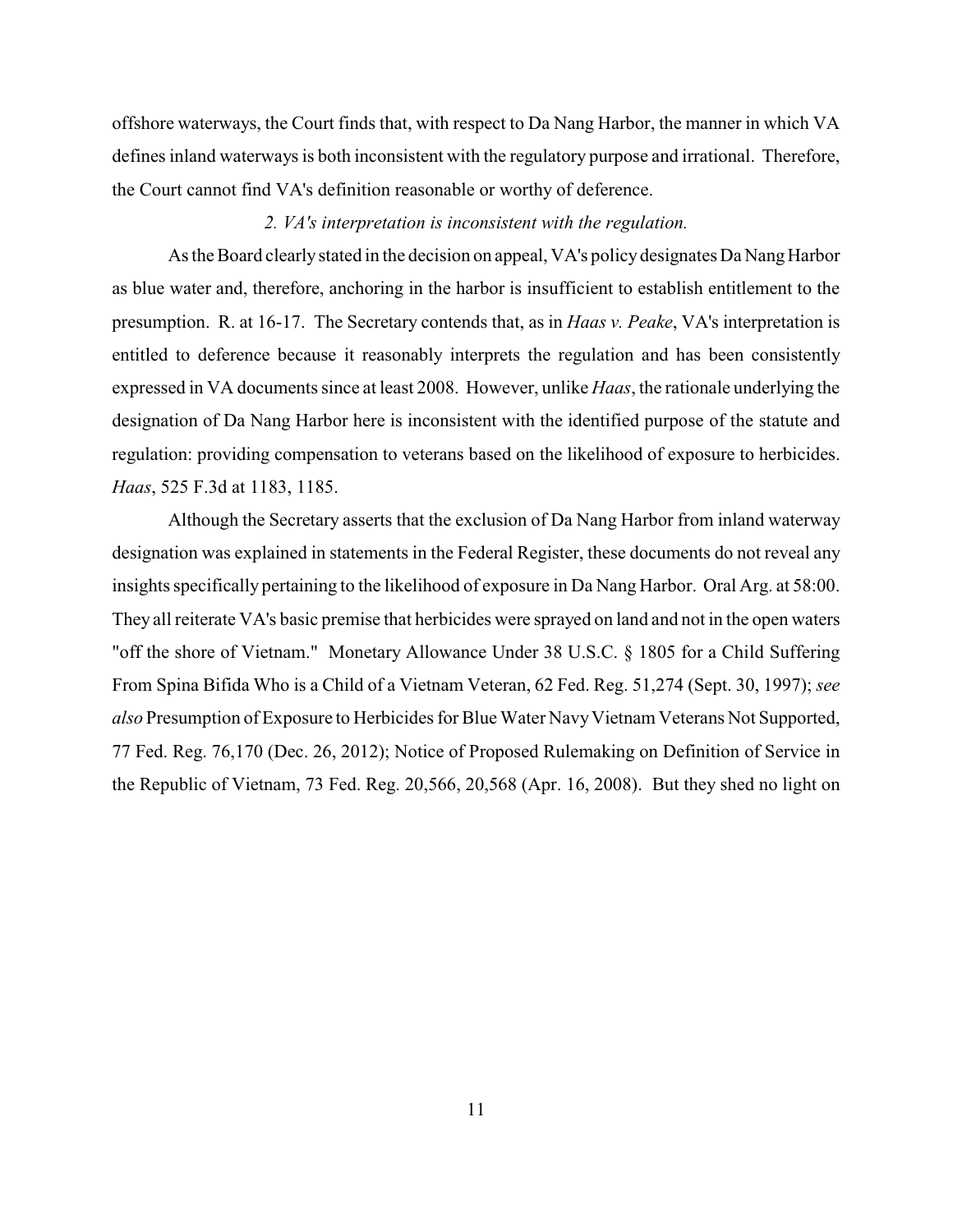the murky area where inland waterways open to the ocean and the brown water mixes with the blue.<sup>7</sup> *Id.* Da Nang Harbor is one such area.

The Secretary seeks to support the definition of inland waterways through three primary sources: (1) The M21-1MR; (2) December 2008 C&P Service Bulletin; and (3) Training Letter 10- 06. These documents all clearly state that VA does not consider Da Nang Harbor an inland waterway. Yet, contrary to the Secretary's assertions, they do not explain how VA's designation of Da Nang Harbor relates to the probability of exposure based on herbicide use. In explaining that VA considers open water ports such as Da Nang to be extensions of ocean waters rather than inland waterways, Training Letter 10-06 observes that "[the distinction] is illustrated by a quote from the 1967 ship's history of the U.S.S. *Cleveland* (LPD-7), which states: 'Da Nang Harbor is easy to enter due to being open to the sea.'" Training Letter 10-06, at 5. There is no discussion in the manual, letter, or bulletin of the likelihood of herbicide exposure based on spraying. Rather, it appears that VA designated Da Nang Harbor as blue water because it is an open deep-water harbor that is easy to sail into. At oral argument, the Secretary was asked to clarify this reasoning by comparing VA's determination that Quy Nhon Bay was an inland waterway but Da Nang Harbor was considered

 $^7$  At oral argument, the Secretary referred to an Institute of Medicine (IOM) study that "confirmed" that there was no likelihood of exposure to herbicides in Da Nang Harbor. Oral Arg. at 41:40, 69:00. The Court notes that this study was not in the record before the Board but will take judicial notice of the document to the extent the Secretary relies on it to support his definition of inland waterways as excluding Da Nang Harbor. *See Smith v. Derwinski*, 1 Vet.App. 235, 238 (1991); *see also Tagupa v. Shinseki*, 27 Vet.App. 95, 100 (2014). The Secretary has clearly expressed that the definition of inland waterways is based on the likelihood of exposure evidenced by *spraying*. *Id.* at 38:00, 41:25, 44:00. In assessing the likelihood of exposure to herbicides, the Committee on Blue Water Navy Vietnam Veterans and Agent Orange Exposure found that "the opportunity for Blue Water Navy personnel to have experienced inhalation exposure cannot be entirely discounted but would have been limited to instances when vessels were operating close to (within a few kilometers of) shore in locations where and at times when spraying occurred." INST. OF MED. OF THE NAT'L ACADS., BLUE WATER NAVY VIETNAM VETERANS AND AGENT ORANGE EXPOSURE 37 (2011). The committee acknowledged that instances of this kind of exposure might be rare, but maynot be discounted "without further, labor-intensive efforts to coordinate Ranch Hand mission flight paths with Blue Water Navy ship locations." *Id.* at 95. To the extent the Secretary relied on this report at oral argument, the general and inconclusive nature of the report falls short of the Secretary's assertion that the report specifically "confirmed" that there was no likelihood of exposure to herbicides in Da Nang Harbor.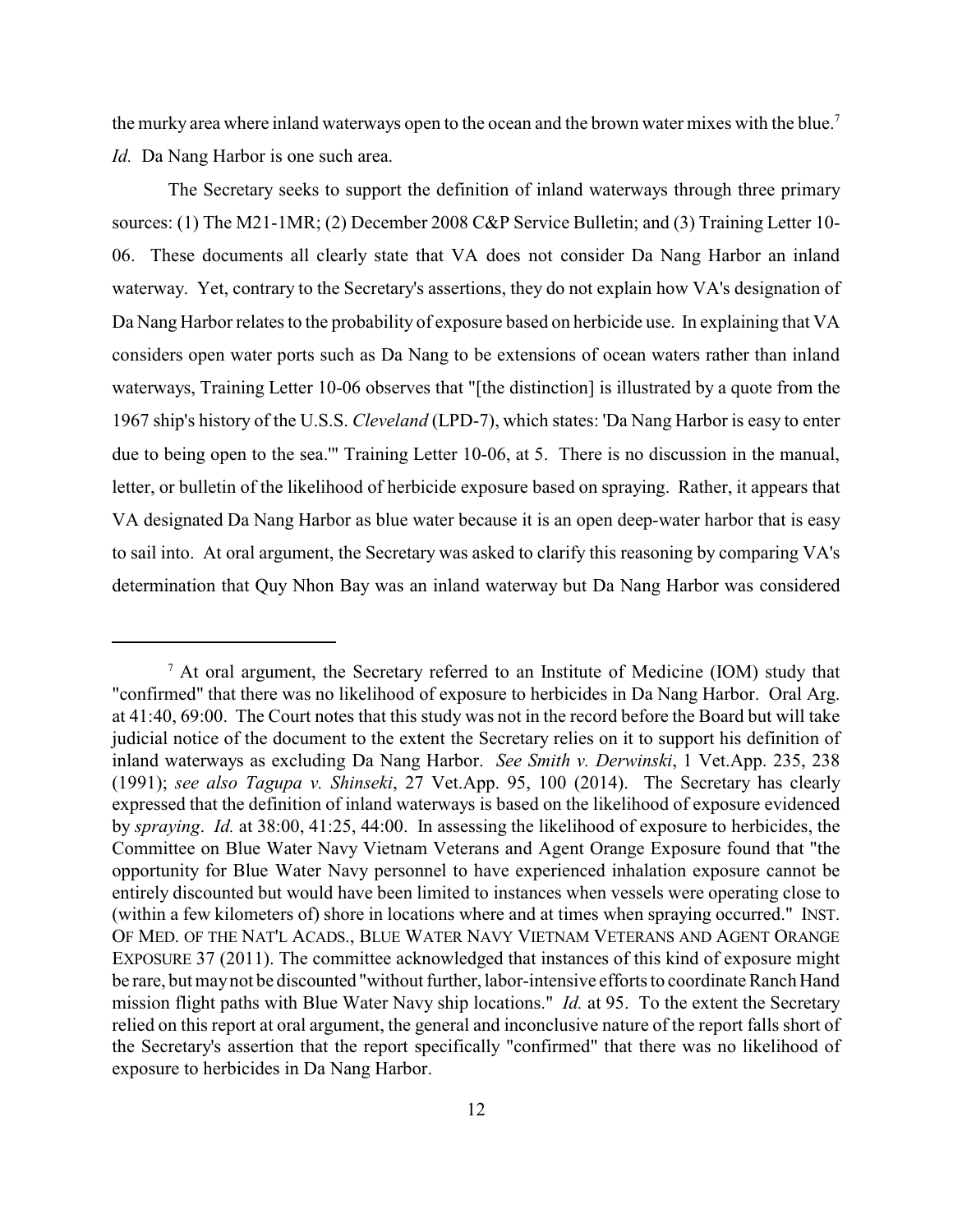offshore waters.<sup>8</sup> Oral Arg. at 44:58. The Secretary emphasized that open deep-water harbors were not inland waterways and proffered that VA may have determined that Quy Nhon was shallower or more narrow than Da Nang Harbor. *Id.* The Secretary did not offer any evidence that depth or ease of entry was significant to the likelihood of spraying or that the distinction between the two bodies of water was made based on an assessment of herbicide use in and around them. Thus, the Court is left to conclude that VA did indeed designate Da Nang as blue water based on ease of entry despite a lack of discernable relationship between ease of entry or depth and the probability of exposure based on herbicide use. Absent a connection to the probability of exposure based on spraying, the Court finds the rationale supporting VA's designation of Da Nang Harbor is inconsistent with the regulation's purpose of compensation based on the probability of exposure. *See Martin v. Occupational Safety and Health Review Commission*, 499 U.S. 144, 150-51 (1991) ( holding that an agencyinterpretation is reasonable "so long as the interpretation 'sensiblyconforms to the purpose and the wording of the regulations'" (quoting *Ehlert v. United States*, 402 U.S. 99, 105 (1991))).

#### *3. VA's interpretation is irrational*.

The Court is mindful of the challenges VA faces in defining the scope of the presumption with regard to waterways that open to the ocean. However, although the presumption is purportedly applied where there is evidence of spraying, the documents the Secretary relies upon are devoid of any indication that VA made a fact-based assessment of the probability of exposure in Da Nang Harbor from aerial spraying. Instead Training Letter 10-06, the M21-1MR, and the December C&P Bulletin reflect that VA based its designation of Da Nang Harbor on geographical characteristics – depth and ease of entry – and not on spraying. After a review of VA's line-drawing related to waterways that open to the ocean, the Court is unpersuaded that VA's definition of inland waterways reflects the Agency's fair and considered judgment.

<sup>&</sup>lt;sup>8</sup> A "bay" is defined as "an inlet of the sea or other body of water usually smaller than a gulf" or "a small body of water set off from the main body." MERRIAM-WEBSTER'S COLLEGIATE DICTIONARY 98 (10th ed.) (1993). A "harbor" is defined as "a part of a body of water protected and deep enough to furnish anchorage; especially one with port facilities." *Id.* at 529. The Court finds no meaningful difference between the geographic terms bay and harbor that would distinguish VA's designation of Quy Nhon and Ganh Rai Bays as brown water and Da Nang Harbor as blue.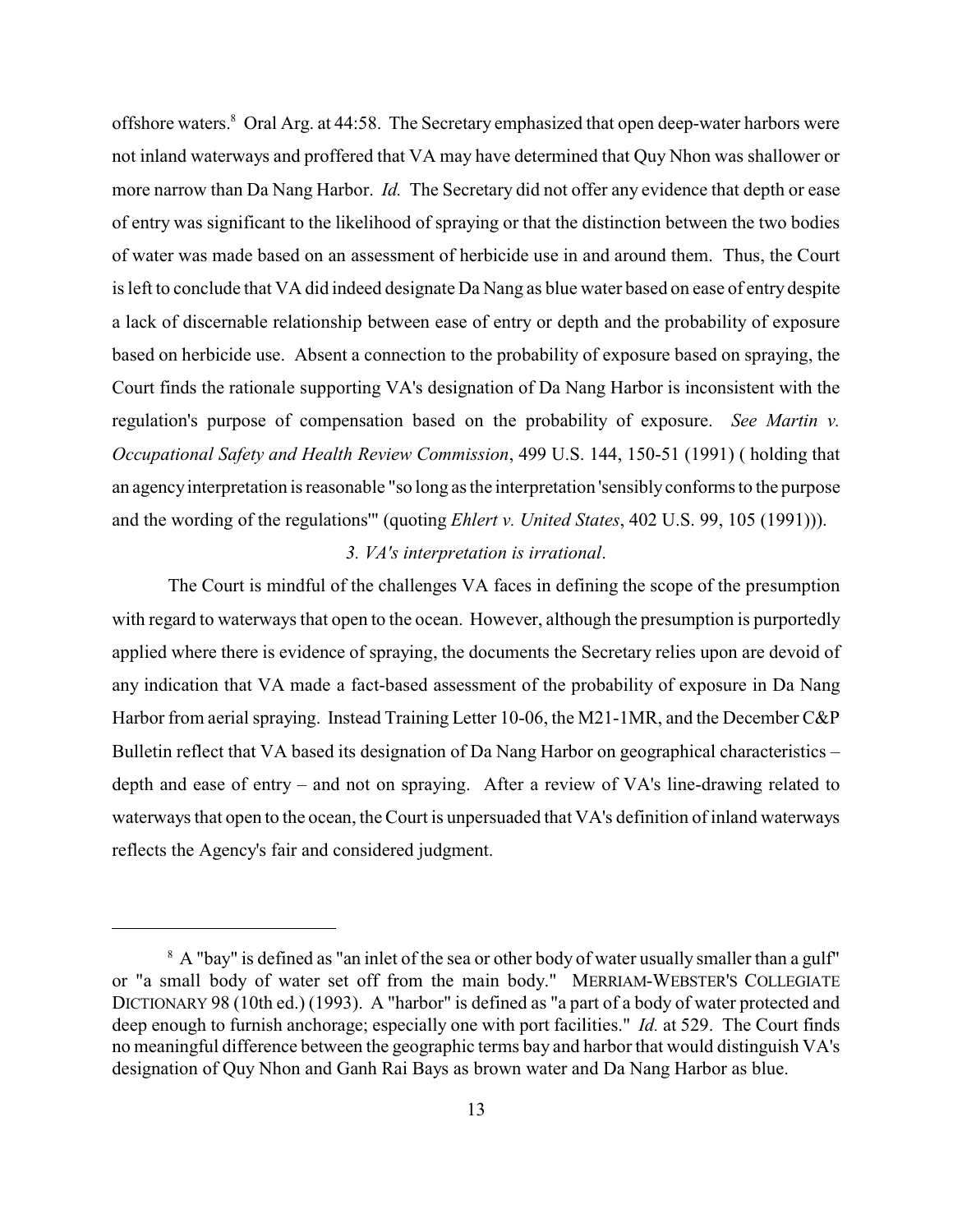First, the Secretary asserts that each designation was based on where Agent Orange was sprayed but fails to identify any specific indicia, criteria, or evidence that VA relies on to classify bodies of water. The December 2008 C&P Bulletin declares that "Da Nang harbor and *all* other harbors along the Vietnam Coastline" are blue water, but in contradiction to the policy advanced by the Secretary, VA designates both Quy Nhon Bay and Ganh Rai Bay as inland waterways. The only "parameters" the Secretary offered were that open deep-water harbors are not inland because they are offshore. Oral Arg. at 44:45. Thus, Quy Nhon was an inland waterway because it was "perhaps more narrow or more shallow" than Da Nang. The Court notes that the Secretary stated that "perhaps" Quy Nhon Bay was brown water because it was more narrow or more shallow than Da Nang Harbor without identifying any specific evidence or document for support, further suggesting that VA's policy is like a ship without an anchor: aimless and adrift from the regulation. Oral Arg. at 45:00. The Secretary did not provide any evidence or documentation related to spraying or other avenues of herbicide contamination that distinguished Quy Nhon or Ganh Rai from Da Nang. Reviewing maps of each of these bodies of water,<sup>9</sup> the Court cannot discern any rhyme or reason in VA's determination that Quy Nhon Bay and Ganh Rai Bay are brown water but Vung Tau Harbor – which appears to be *inside* Ganh Rai Bay – Da Nang Harbor, and Cam Ranh Bay are blue water. 10

Second, VA's rigid line-drawing in Da Nang Harbor contrasts markedly with the approach VA takes to mouths of rivers. Training Letter 10-06 notes that "it is not practical to draw a line between the mouth of a river and the South China Sea." VA Training Letter 10-06, at 8. Thus, a

<sup>&</sup>lt;sup>9</sup> Pursuant to a Court order prior to oral argument, the parties jointly submitted maps of waterways relevant to this appeal and stipulated that the maps have copyright references to the National Oceanic and Atmospheric Administration and the U.S. Navy and thus, the Court may take judicial notice of them. Joint Response at 1; Oral Arg. at 10:57; *see Smith*, 1 Vet.App. at 238 ("Courts may take judicial notice of facts not subject to reasonable dispute." (citing FED. R. EVID.  $201(b))$ ).

 $10$  Even if the Court were to accept ease of entry as a valid rationale, it does not appear that VA has consistently followed this rationale. For example, Ganh Rai Bay has a much larger entrance than Da Nang Harbor and Cam Ranh Bay, yet Ganh Rai Bay is considered brown water while Da Nang and Cam Ranh are blue water. The entrances to a number of rivers seem likewise wide enough to allow for easy entry, particularly in the Mekong Delta. Thus, even if VA's entry rationale held water, it does not appear to be applied consistently.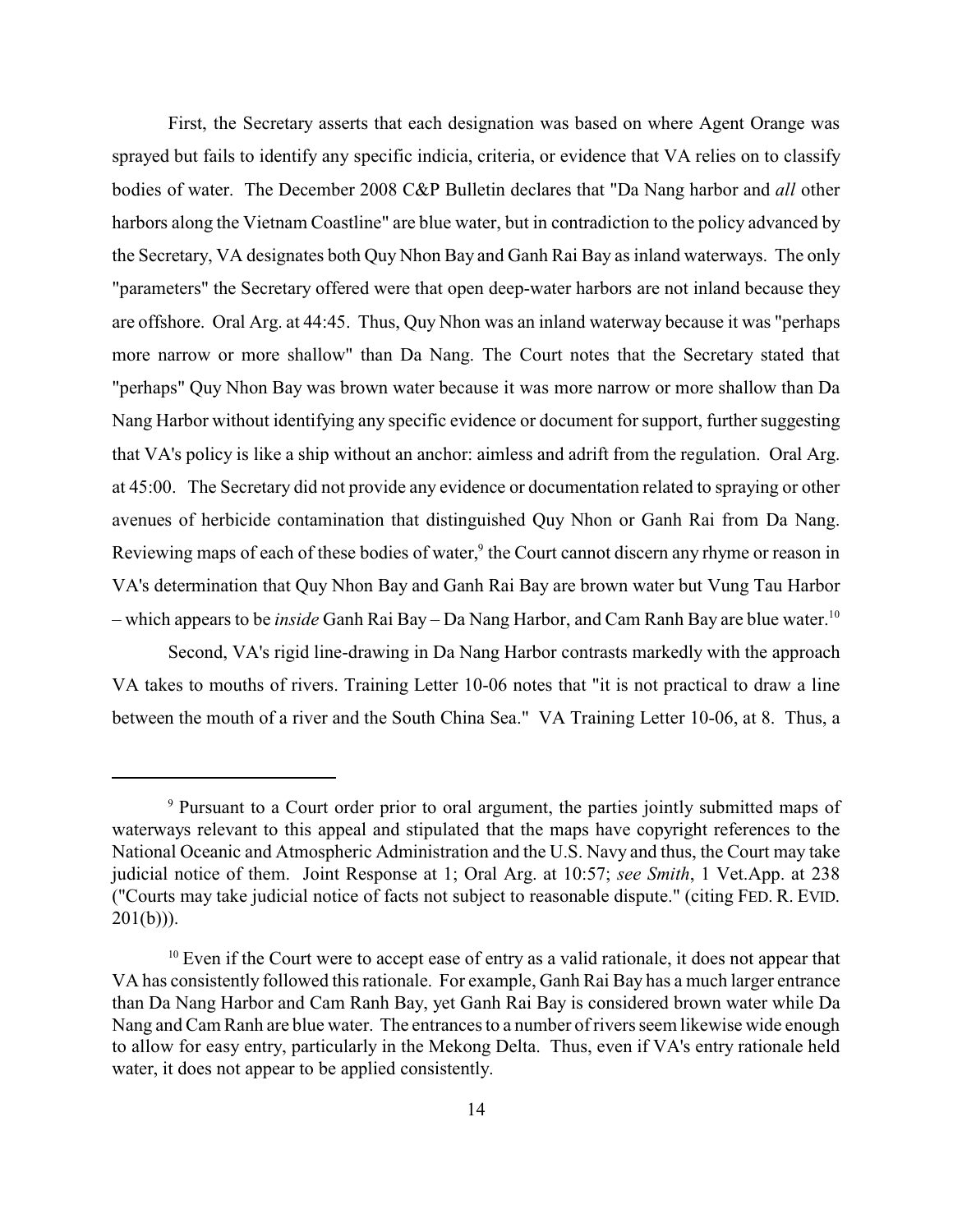veteran may qualify for brown water service if the ship's deck logs reference anchoring or entering the "'mouth'" of the "'Cua Viet River,' 'Saigon River,' 'Mekong River Delta,' and 'Ganh Rai Bay' or 'Rung Sat Special Zone.'" VA Training Letter 10-06, at 7-8 (explaining that applying the benefit of the doubt doctrine, "evidence of the vessel's presence in a river's mouth is sufficient to establish the presumption of exposure for [v]eterans aboard that ship"). The Secretary concedes that VA does not have a specific definition for "mouth" of a river; instead, counsel for the Secretary stated that VA "would rely on the deck records to indicate . . . anchorage or entrance into the mouth of the river in order to establish presence in the mouth of the river." Oral Arg. at 51:53. Depending on the deck log's use of the word "mouth," the "borders" of Vietnam may extend well beyond the physical land mass around a river mouth.<sup>11</sup> VA's varying and inconsistent application of the presumption reflects a struggle to classify the gray area where brown inland waterways meet blue offshore waters.

Unlike in *Haas v. Peake*, the seemingly arbitrary and inconsistent results here are not a tolerable by-product of line-drawing. *Haas* deferred to VA's line-drawing as a proxy for exposure and acknowledged that line-drawing necessarily led to over- and under-inclusiveness, which alone did not render the line unreasonable. However, here, the arbitrary outcomes are not the result of a clear consistent rule anchored to the regulation. The inconsistent application of the presumption to waterways that open to the ocean flows from VA's improper reliance on factors unrelated to the regulation – like ease of entry – to draw the line. The Court appreciates that VA faces a difficult task. However, VA is not free to label bodies of water by flipping a coin, yet the outcomes here appear just as arbitrary.

 $^{11}$  Here, the record contains deck logs from the U.S.S. *Roark* dated April 1972, during Mr. Gray's period of service, and one entry contains the following notation: "operating off of the Cua Viet River Mouth. . . . The ship is at general quarters, material condition zebra and condition of the readiness I are set through out [sic] the ship. The ship is darkened." R. at 617. Moreover, Mr. Gray's service records also note that the U.S.S. *Roark* was "firing a night harassment mission in the vicinity of the Cua Viet River." R. at 781. In light of the Secretary's stated policy to rely on deck records to determine a ship's location and the Secretary's concession at oral argument that a river mouth does not have definite boundaries, the Court questions why the Board did not address this reasonably raised issue which may have qualified Mr. Gray for the presumption. *See* Training Letter 10-06 (noting that with regard to the presumption, the benefit of the doubt should be applied where deck logs reflect that a ship anchored in or entered the mouth of the Cua Viet River).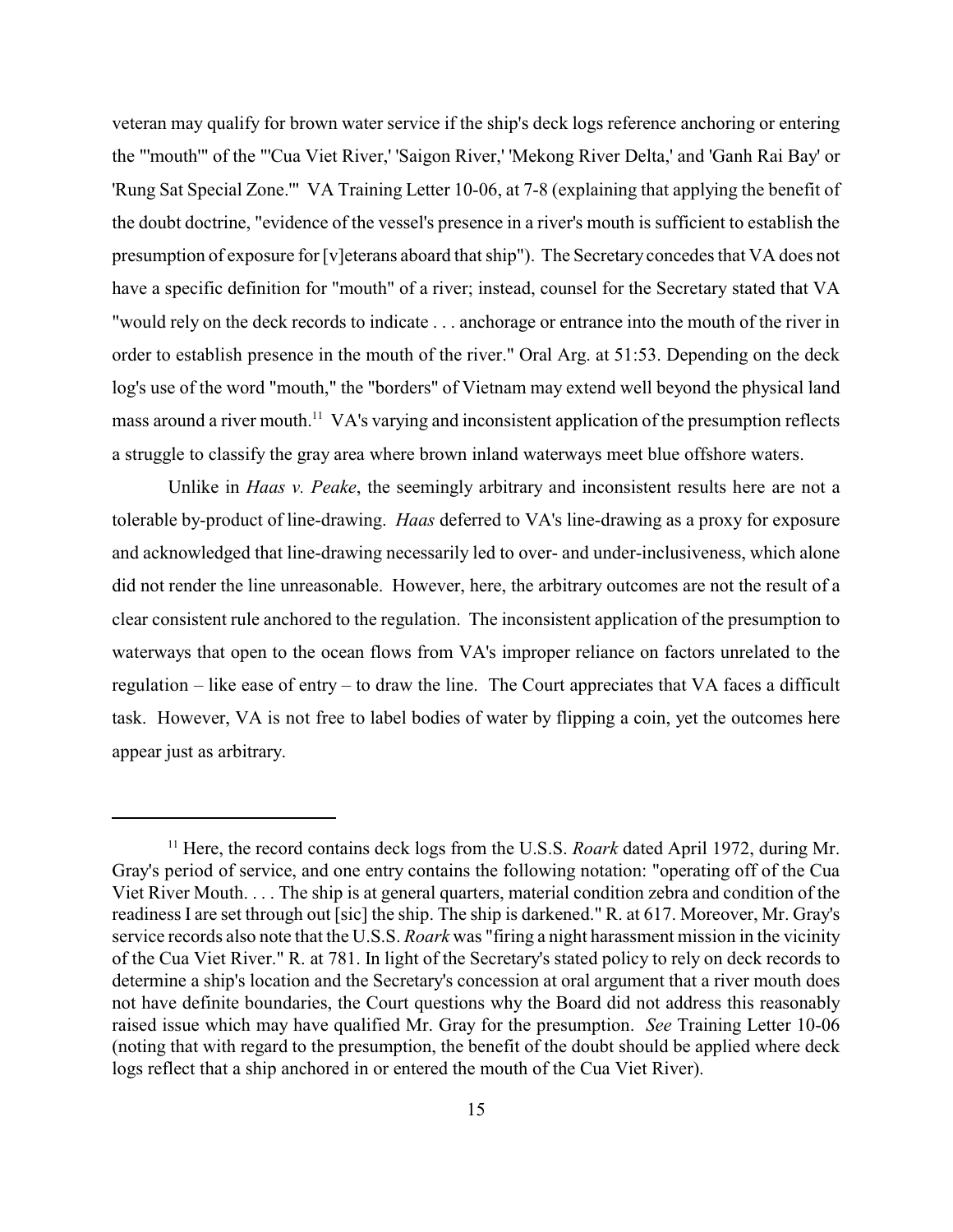Recognizing "[t]hat [a] generous degree of deference is due to an agency interpretation of its own regulations even when that interpretation is offered in the very litigation in which the argument in favor of deference is made," *Cathedral Candle Co.*, 400 F.3d at 1364 (citing *Auer*, 519 U.S. at 461-62), and in light of *Haas v. Peake*, the Court here considered the Agency's interpretation carefully. However, unlike in *Auer* and *Cathedral Candle Co*., here VA's interpretation of its regulation is both inconsistent with the regulatory purpose and irrational; thus, the Court has "'reason to suspect that the interpretation does not reflect the agency's fair and considered judgment on the matter in question.'" *Cathedral Candle Co.*, 400 F.3d at 1364 (quoting *Auer*, 519 U.S. at 462). Therefore, VA's interpretation is "unworthy of deference." *Auer*, 519 U.S. at 462.

## C. Remedy

Mr. Gray argues that the Court should adopt the definition of inland waterways espoused in the U.N. Convention on the Territorial and Contiguous Zone. Appellant's Br. at 18. He asserts that under the Convention, Da Nang Harbor is an inland waterway within the borders of the Republic of Vietnam, and therefore, reversal would be the appropriate remedy. *Id.* He argues that the Court and VA are bound by the Convention definition because the U.S. Supreme Court adopted that definition in *Louisiana*, *supra*, and thus, the definition applies to all uses of the term "inland waterways" in U.S. law. Appellant's Br*.* at 15-16; Oral Arg. at 05:20. The Court disagrees.

Contrary to Mr. Gray's argument, the Supreme Court adopted the Convention definition for a specific purpose – not as the definition for "inland waterways" in all applications of the term in U.S. law. *Louisiana*, 394 U.S. at 34. *Louisiana* recognized that, four years earlier, *United States v. California*, 381 U.S. 139 (1965), adopted the convention definition "'for purposes of the Submerged Lands Act.'" In *California*, the Supreme Court interpreted "inland waterways" as it was used in the Submerged Lands Act. *Id.* at 164-66. The Supreme Court determined that Congress specifically left the definition of "inland waterways" in the Submerged Lands Act to the courts to define and that the Convention offered the "best and most workable" definition available. *Id.* at 165. The Supreme Court accordingly adopted that definition "for the purposes of the Submerged Lands Act." *Id.* The Supreme Court gave no indication in either *California* or *Louisiana* that it intended for the Convention to apply every time the term "inland waterways" was used in U.S. law. Morever, as the Federal Circuit noted in *Haas*, there is no indication in the language of section 1116(a) or its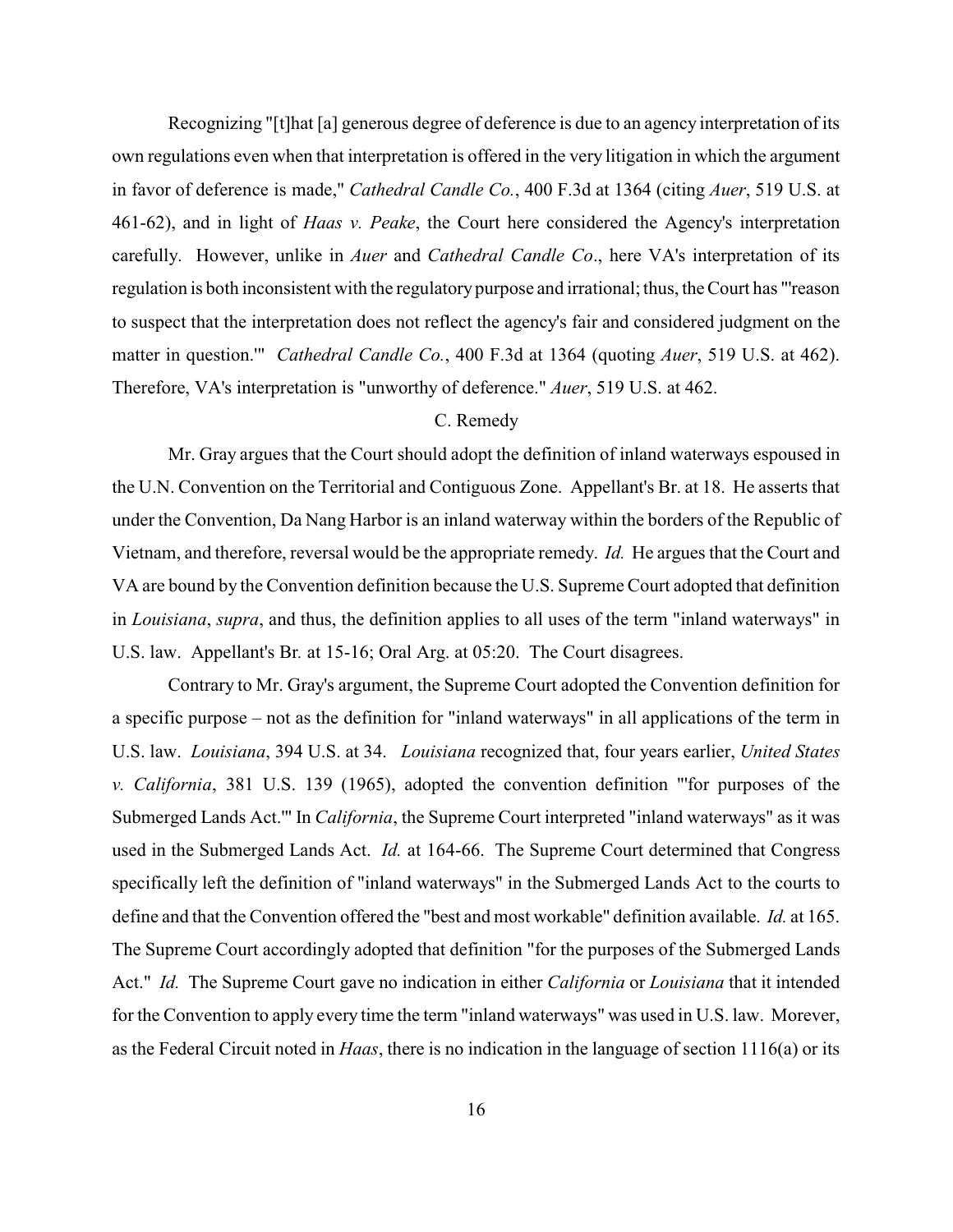legislative history that Congress intended to specifically define the reach of a sovereign nation and therefore the phrase "served in the Republic of Vietnam" was ambiguous. 525 F.3d at 1184. Unlike in the Submerged Lands Act, here the discretion to define and interpret the scope of the regulation was given to the Agency, not the Court. *See Haas v. Peake*, 525 F.3d at 1180 (noting that "there is no indication during the legislative process [for the Agent Orange Act] that Congress focused on the precise scope that should be attached to the statutory phrase 'served in the Republic of Vietnam'").

There is no indication that in using the term "inland waterways" VA intended to adopt the Convention definition, and the Secretary expressly denied any intent to do so at oral argument. Although the Court finds VA's definition of inland waterwaysirrational and not entitled to deference, VA retains its discretionary authority to define the scope of the presumption. The Court declines to usurp the Agency's authority and impose its own line. Rather, the Court will vacate the Board decision on appeal as arbitrary and capricious because the decision was based on VA's flawed interpretation of 38 C.F.R. § 3.307(a)(6)(iii). The Court will remand the matter for VA to reevaluate its definition of inland waterways – particularly as it applies to Da Nang Harbor – and exercise its fair and considered judgment to define inland waterways in a manner consistent with the regulation's emphasis on the probability of exposure.

#### D. Equal Protection Argument

As stated previously, Mr. Grayargues that reversal is warranted on Equal Protection grounds. Appellant's Br. at 18-19. Specifically, he contends that VA violated the Equal Protection Clause of the Fifth Amendment of the U.S. Constitution because a Board decision in another veteran's case found that Da Nang Harbor was an inland waterway and awarded that veteran the presumption. *Id.*

The Due Process Clause of the Fifth Amendment provides that "[n]o person shall . . . be deprived of life, liberty, or property, without due process of law." U.S. CONST. Amend. V. The Federal Circuit has held that Due Process protections apply to disability compensation proceedings before the Board. *Cushman v. Shinseki*, 576 F.3d 1290 (Fed. Cir. 2009). Although the Fifth Amendment, which applies to the Federal Government, "does not contain an equal protection clause as does the Fourteenth Amendment[,] which applies only to the states," "discrimination may be so unjustifiable as to be violative of due process" under the Fifth Amendment. *Bolling v. Sharpe*, 347 U.S. 497, 499 (1954); *see Bowers v. Shinseki*, 26 Vet.App. 201, 208 n.11 (2013); *Robinson v.*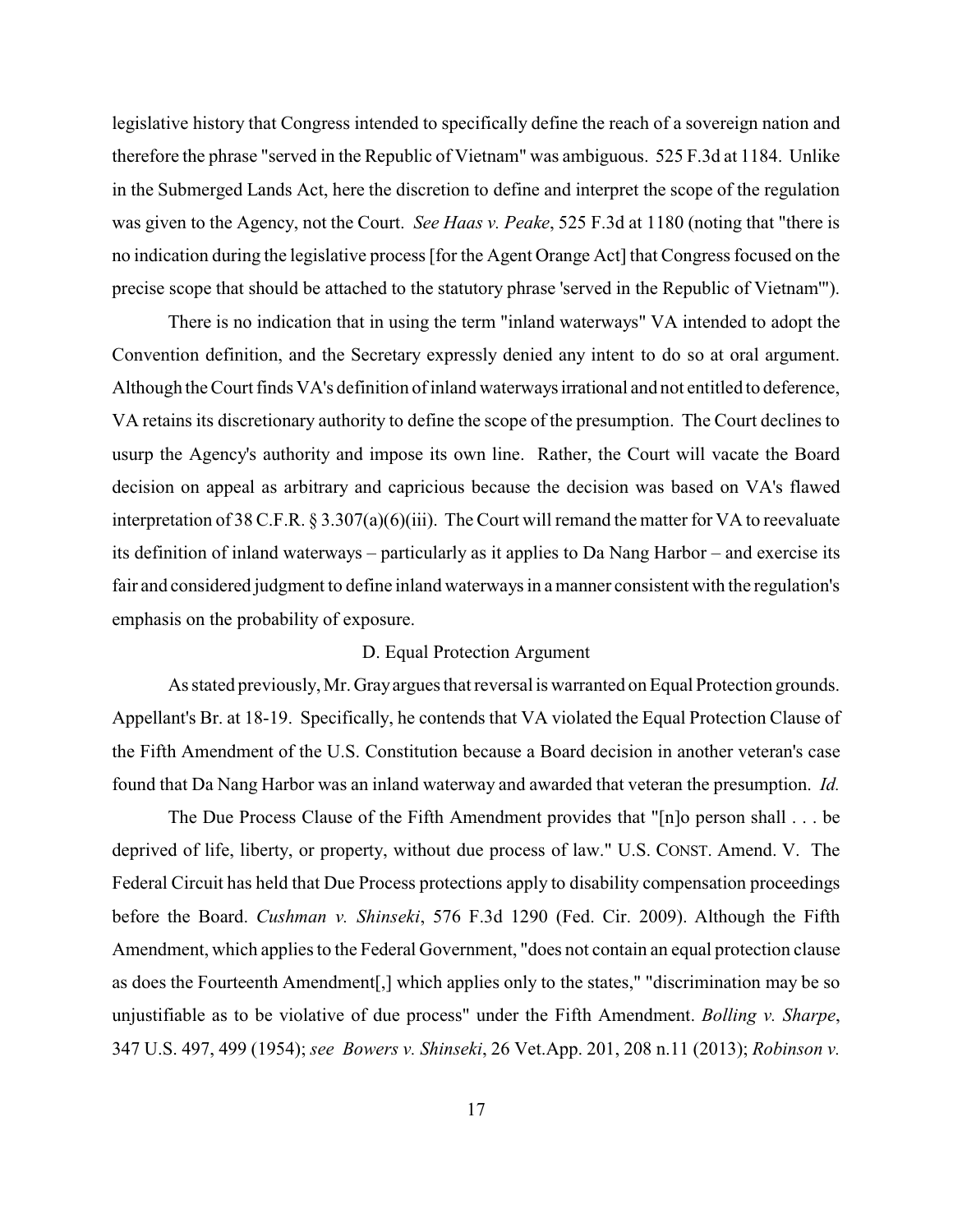*Brown*, 9 Vet.App. 398, 401 (1996). "[A] party challenging a law on equal protection grounds 'may make out a prima facie case of purposeful discrimination by showing that the totality of the relevant facts gives rise to an inference of discriminatory purpose.'" *Reeves v. West*, 11 Vet.App. 255, 259 (1998) (quoting *Batson v. Kentucky*, 476 U.S. 79, 93-94 (1986)). The Equal Protection Clause "commands that no State shall 'deny to any person within its jurisdiction the equal protection of the laws,' which is essentially a direction that all persons similarly situated should be treated alike." *Cleburne v. Cleburne Living Ctr., Inc.*, 473 U.S. 432, 439 (1985).

To demonstrate that he was similarly situated to the other veteran, Mr. Gray submits a November 2009 Board decision in another veteran's case. Appellant's Br. at 19-20; R. at 3. A review of that Board decision reflects that in November 2009 the Board found that Da Nang Harbor was an inland waterway for purposes of the regulation (R. at 320), yet the Board concluded that the presumption applied because "there is credible evidence that the [v]eteran *set foot on land* in Vietnam during the Vietnam Era." (R. at 320 (emphasis added)). The specific facts before the November 2009 Board decision are not before the Court; and thus, the Court finds that the Board's indication that the veteran set foot on land ambiguous. The veteran in that case served aboard the U.S.S. *Oklahoma City*, which appears on the list of ships with inland waterway service because it "docked in Saigon during July 21-24, 1964." Agent Orange: Alphabetized Ships List, U.S. Department of Veterans Affairs, [http://www.publichealth.va.gov/](#page-17-0) (Accessed Mar. 17, 2015). Thus, it is unclear from the Board decision whether the "credible evidence" the Board relied on to afford the veteran the presumption was his ship's anchoring in Da Nang Harbor alone or some other evidence reflecting that the veteran had qualifying inland service, such as setting foot on land or presence in other inland waterways. Therefore, the Court cannot determine whether Mr. Gray is similarly situated to the veteran referenced in the November 2009 Board decision.<sup>12</sup> Accordingly, the November 2009 Board decision cannot form the basis of or provide support for an equal protection challenge, and Mr. Gray's argument on this point must fail.

<span id="page-17-0"></span> $12$  Even if it were clear that Mr. Gray is similarly situated to the veteran referenced in the November 2009 Board decision, it is well established that Board decisions are not precedential or binding on other veterans. *See* 38 C.F.R. § 20.1303 (2014); *see also Lynch v. Gober*, 11 Vet.App. 22, 27 (1997), *vacated on other grounds sub nom. Lynch v. West*, 178 F.3d 1312 (Fed. Cir. 1998); *Hillyard v. Derwinski*, 1 Vet.App. 349, 351 (1999).